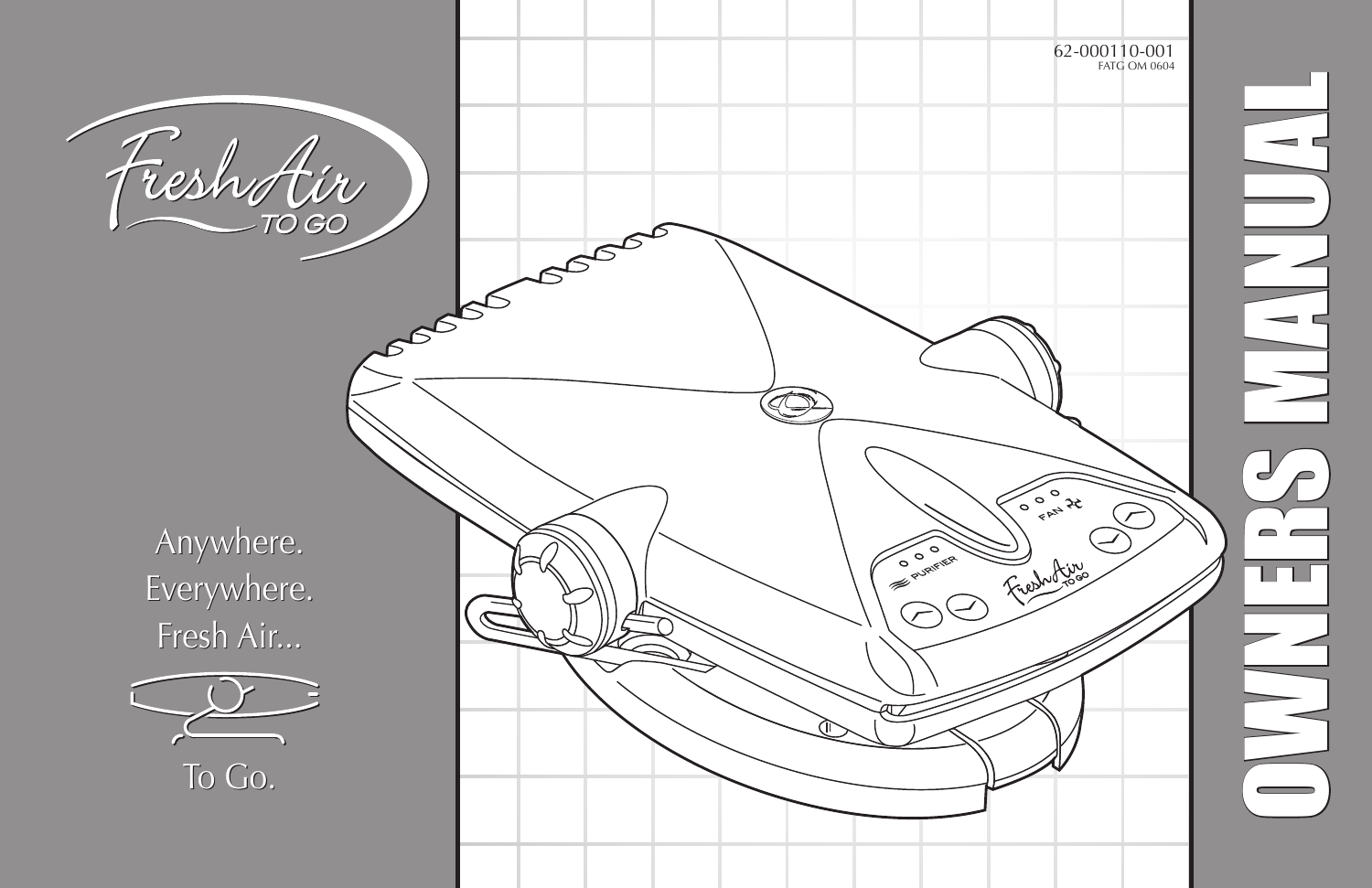## **Contents**



WARNING! - UV Lamp operation. Do not operate this unit unless the case is completely and correctly assembled. Failure to comply may result in serious eye damage.



**CAUTION!** - Use Purifier Function in accordance with directions found in this manual only.



**CAUTION!** - Disconnect power cord before servicing.

# **Specifications**

- 12VDC or 110 240 VAC 50/60Hz
- Operating Temperature:  $45^{\circ}$ F 100°F (7°C 38°C)
- Maximum 10 watts
- Fixed 6 KV DC needle ion generator
- 3 speed fan
- Fuse (12VDC adapter only): 1.6 amp short Buss type
- Size:  $4" \times 6" \times 1.25"$  (10cm x 15cm x 3cm) w/o base
- $\bullet$  Weight: < 8 ounces (.23kg)
- See Warranty Card for warranty information

# **Control Pad Layout**

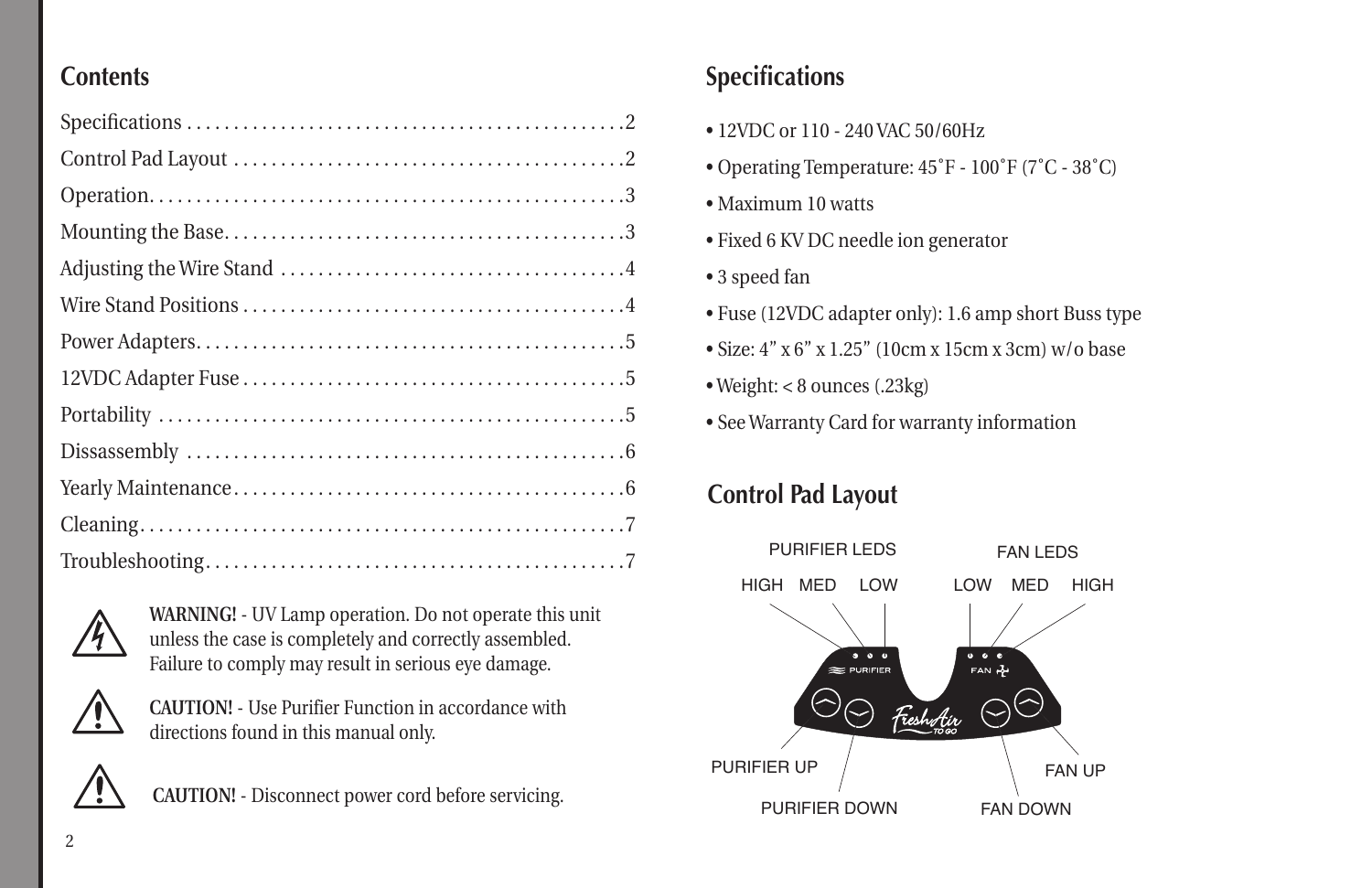# **Operation**

- 1. If desired, mount the Base in an appropropriate location (see page 4).
- 2. Adjust the wire stand (see page 4).
- 3. Plug in either the 12VDC car adapter or the AC adapter (see page 5).
- 4. Snap the unit and wire stand into the base.
- 5. The Fresh Air To Go unit will come on when either of the FAN buttons on the control pad are pressed.
- 6. Adjust the fan speed by pressing the FAN UP and FAN DOWN buttons. The unit may also be turned off by pressing either the FAN UP when the fan is set on HIGH, or FAN DOWN when the fan is set on LOW. When the unit is off, all the LED lights will also be off
- 7. Set the purifier by pressing the PURIFIER UP and PURIFIER DOWN buttons. See the Purifier Settings chart (page 4) for proper adjustments. When the purifier is set to off, the PURIFER LEDs will also be off, the FAN LED(s) will remain on.

## Purifier Settings & Coverage

- $\bullet \bullet \circ \circ$  Low: compact car, pick up, small office
- $\bullet$   $\overleftrightarrow{C}$   $\cong$  Med: mid to full size car, SUV, RV, etc.
- High: min. 500 ft<sup>2</sup> (46m<sup>2</sup>) large RV or unoccupied car or pickup
	- OFF: Purifier off, ionization & fan continue operating

# **Mounting the Base**

The base for the Fresh Air To Go can be mounted using the included suction cups, velcro, or screws, depending on preference. When using suction cups or velcro, be sure the surface is smooth and clean. Dirt, grease, protectants, and other substances will affect performance and holding ability.



• Apply clear urethane feet before mounting base, then...



• attach suction cups by pressing and twisting into the base, or...





• screws may be used for extra security and where the other methods are not appropriate.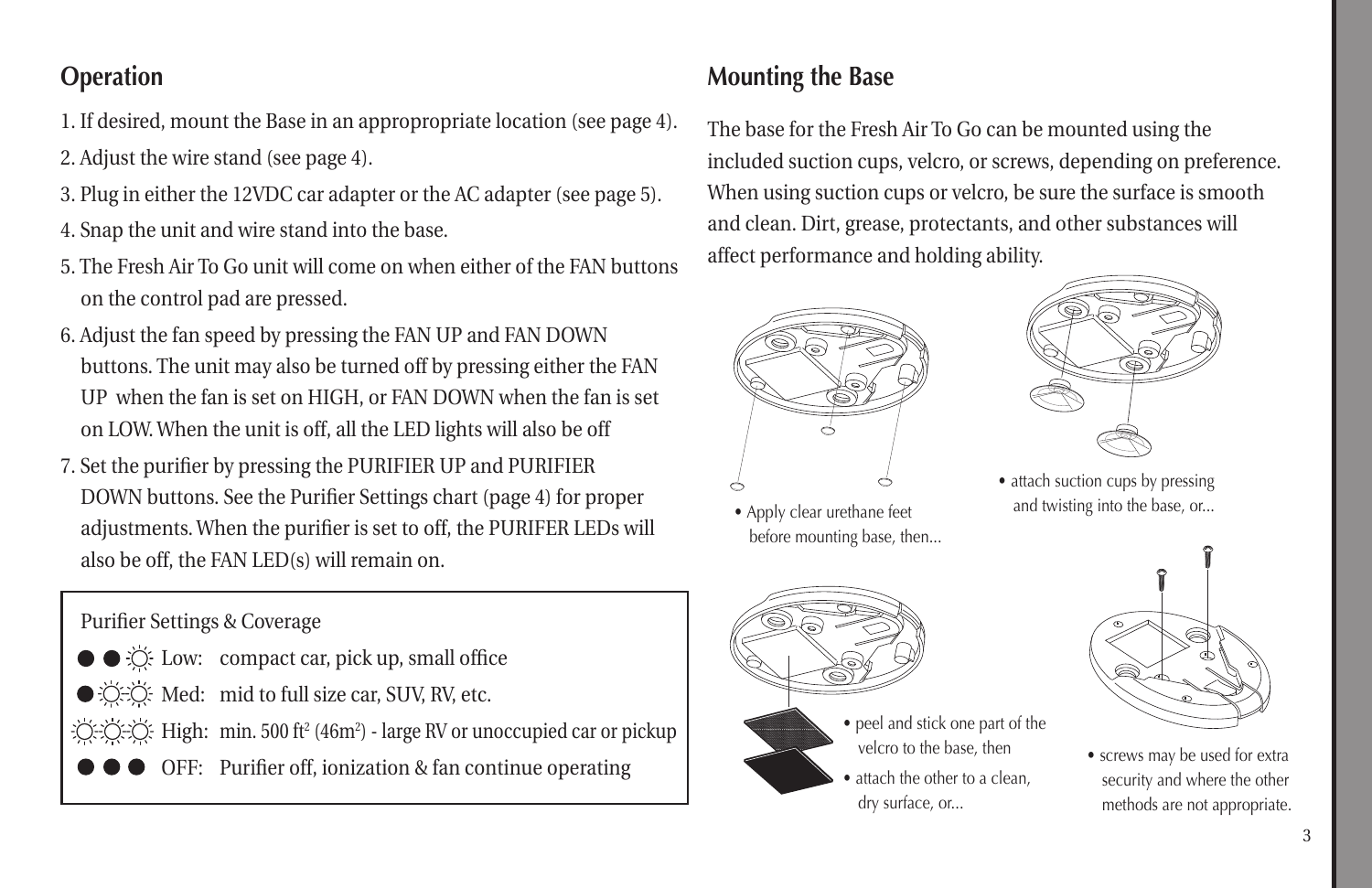## **Adjusting the Wire Stand**

The wire stand on the Fresh Air To Go allows for quick release from the base, provides a stand or hanger for the unit independent of the base, and allows the unit to either stand or hang from the base depending on how the base is mounted.

To adiust the wire stand, loosen the two knobs on the sides of the unit approximately 1/2 turn. The unit may then be tilted up or down to adjust the angle or moved on the wire stand to change the height. You can also remove and change the position of the wire stand to accomodate several different mounting methods. To reinstall, simply align the two clamp collars and insert the wire stand. Once the unit is adjusted, tighten both knobs to hold it in place.



# **Wire Stand Positions**





- Sitting on a flat surface with or without the base
- Hanging over an edge pointing down (laundry hamper, garbage can, etc)



- Sitting on a flat surface without the base
- On a vertical surface with the base (wall mount, window, etc.)
- Hanging over an edge pointing up (seat pocket in car)



- Hanging from an inclined surface (windshield, under dash, etc)
- Hanging on an edge pointing in (closet shelf)



• Hanging on an edge pointing out (shelf edge)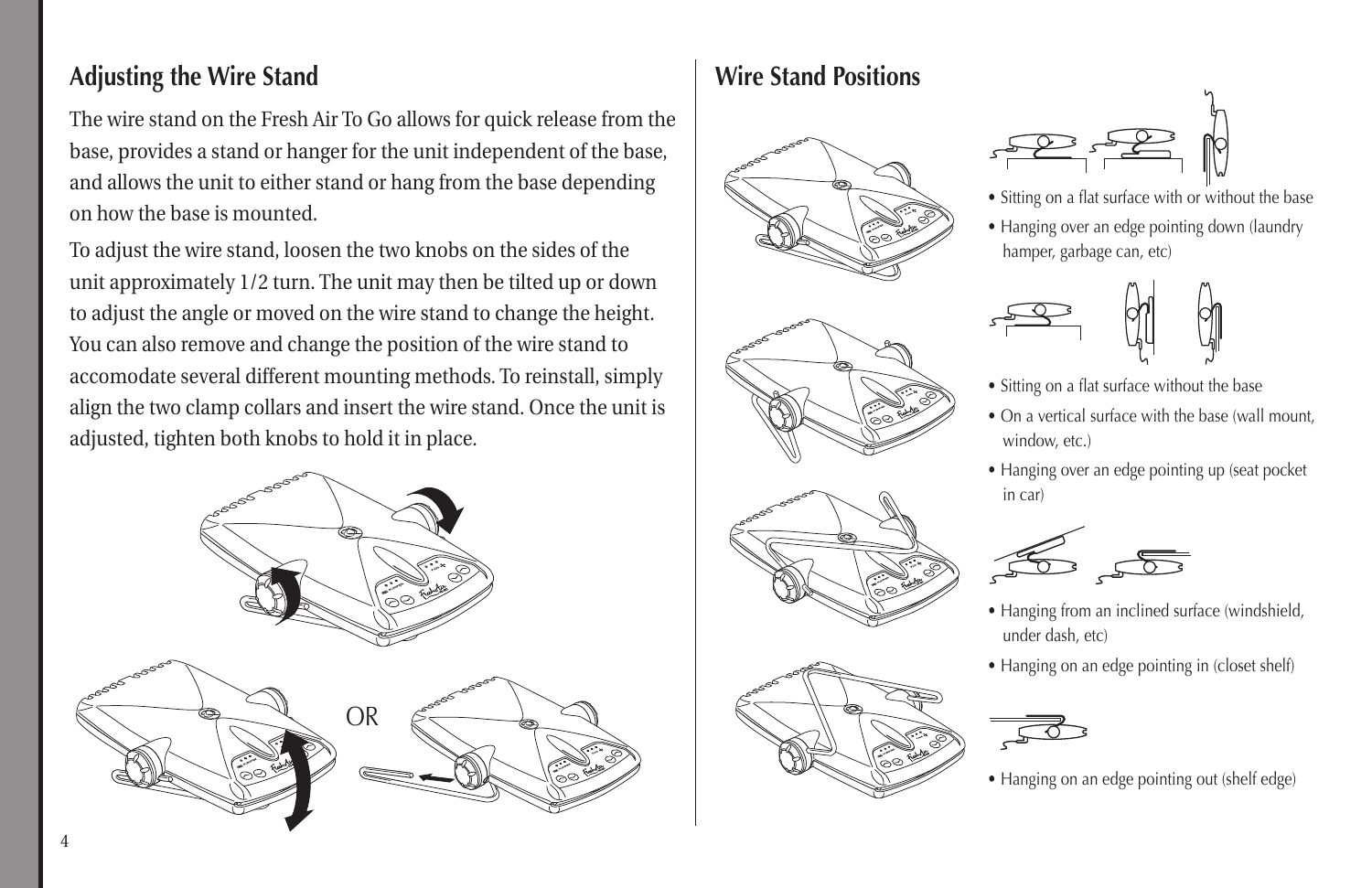## **Power Adapters**

Fresh Air To Go comes with both a 12 volt DC car adapter and a 100 - 240 volt 50/60 Hz AC adapter with interchangeable plugs.



• Insert the car adapter into an appropriate 12 volt automotive type power outlet.

OR







To change the car adapter fuse, unscrew and remove the front of the adapter. Replace with the same type and rating only

• Select and install the proper international plug into the AC adapter. Insert correctly assembled adapter into a standard electrical outlet.

NOTE: when installing one of the interchangeable plugs, be sure to snap and lock it into place. When removing a plug, press the raised tab to release, then slide the plug out the top.

THEN

• Insert the small adapter plug into the opening located underneath at the rear of the unit.

# **Portability**

Depending on how it is mounted, your Fresh Air To Go can be ready to take with you in just a few seconds.



• Once the unit is assembled and the base mounted. simply snap the wire stand into the base. The latch at the front of the base should snap into place, locking in the stand and unit.

> NOTE: If you prefer to remove the base and unit together, mount the base with velcro or suction cups to a clean, dry surface.

• To remove the unit from an attached base, press down on the front latch and slide the unit back, then up



For added convenience, mount extra bases (item #70142) where you use your Fresh Air To Go most. See your EcoQuest Dealer for more information.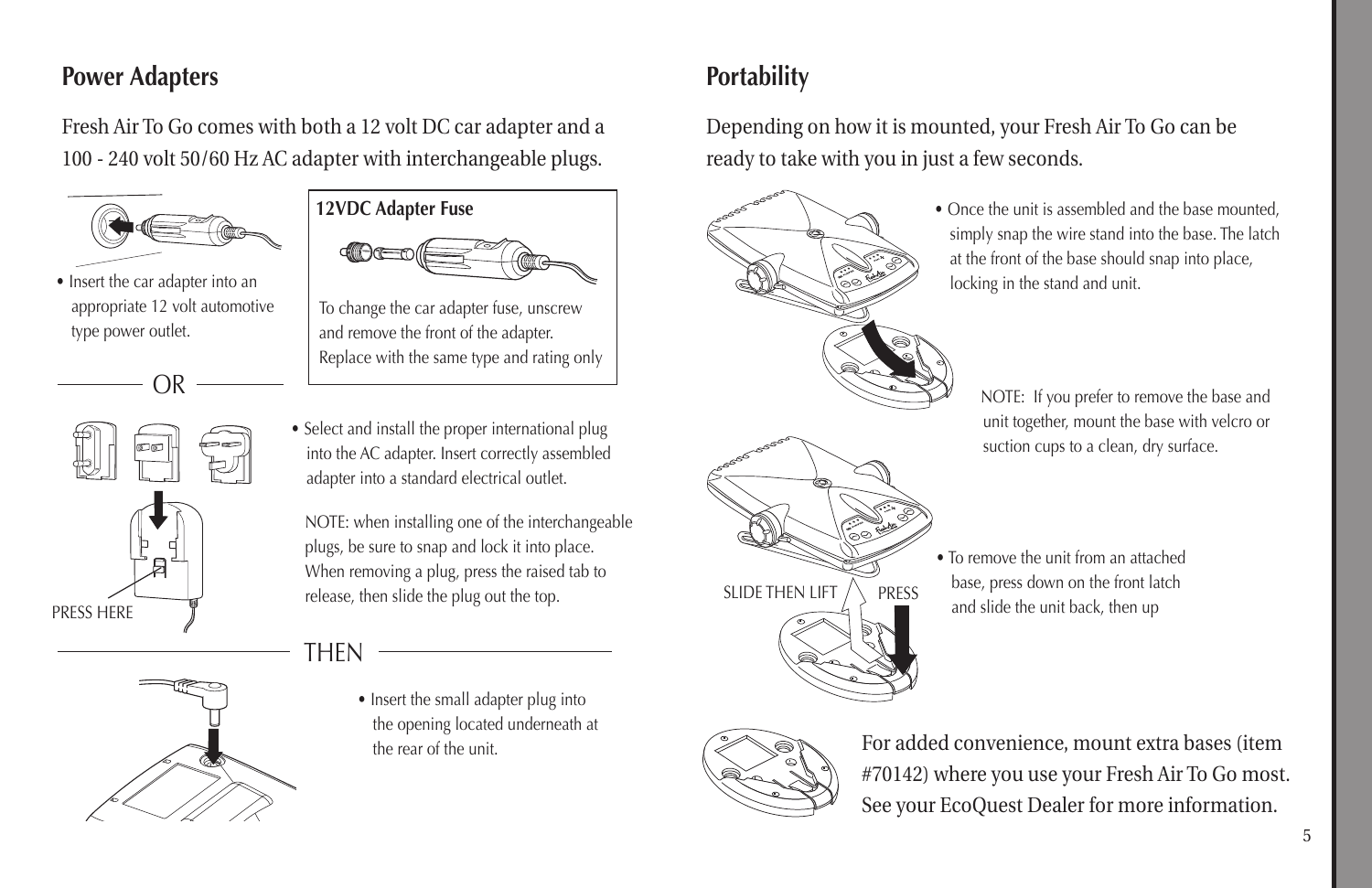## **Disassembly**

All user maintainable parts of the Fresh Air To Go are accessed by removing the lower half of the case. The unit must be disconnected from its power source before servicing, and should not have the power reconnected unless the case is correctly and completely reassembled.

## **Yearly Maintenance**

A service kit is available for your Fresh Air To Go. The kit contains a new RCI Target, UV bulb, and EcoTech Purification Plate. For optimum performance, EcoQuest recommends replacing these components annually. See your EcoQuest Dealer for more Information



1. Turn unit over and remove screw at the front of the unit.



4. Press the ends of the RCI target to release it as you pull up.



7. Remove the Ecotech Purification Plate by gently pulling straight up.



2. Tilt the front of the lower half of the case up about 1/2 inch.



5. Remove the RCI Target from the unit.



3. With the front tilted up, slide the lower half of the case back until it is free.



6 Remove the UV bulb by gently pulling straight up.

- 8. Reinstallation is the reverse of the above steps:
- EcoTech Purification Plate align the four pins with the four sockets and press gently.
- UV lamp align the two bulb wires with the two sockets at the ends of the plate and insert.
- RCI Target install the "legs" of the target into the four holes in the green PC board.
- Carefully replace the bottom case being sure the pins inside the back of the bottom case fit into the two standoffs at back of the top case. Slide the bottom case forward then down.
- Check for proper case alignment before installing and tightening the screw. Failure to correctly assemble may cause damage to the case.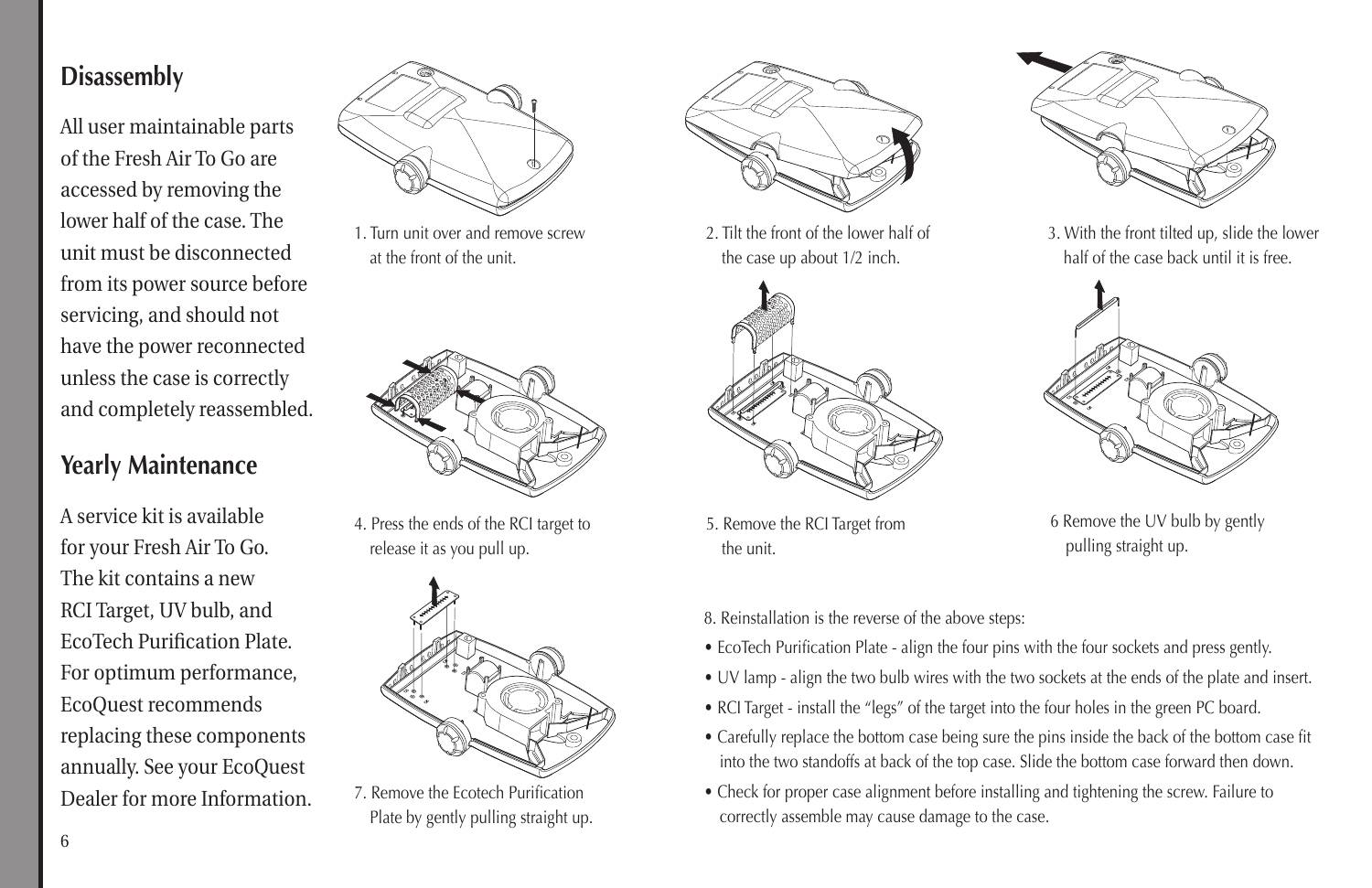Depending on conditions, your Fresh Air To Go will require periodic cleaning of certain internal components every one to three months.

To perform proper cleaning, remove the RCI Target, UV bulb, and Ecotech Purification Plate as shown (see *Dissasembly*, page 6).

#### **RCITarget**

Clean the target with a soft brush and hot water. Allow to dry thoroughly before reinstalling.

#### **UVBulb**

The UV bulb should be gently wiped with a soft, dry cloth. Avoid handling the UV bulb more than necessary.

### **Ecotech Purification Plate**

The top area of the Ecotech Purification Plate can be cleaned with ammoniaoralcoholandacottonswab.Donotusewater.

### **Case**

Clean the exterior case of your Fresh Air To Go with a soft cloth dampened (not wet) with water. Do not use harsh chemicals or solvents.

### **Fan/Interiorofunit**

The interior and fan may be cleared of dust using canned air suitable for electronics.

# **Cleaning Troubleshooting**

**WARNING: Under no circumstances should your Fresh Air To Go unit be operated while any part of the case is damaged, missing, or disassembled. If the case is damaged, return your unit to EcoQuest for repair or replacement. Direct exposure to the internal UV light may cause eye damage.**

#### **Unit does not operate / the fan does not operate / all LEDs off**

- Unplug and reinsert the adapter plug and adapter.
- Press the FAN UP or FAN DOWN buttons to turn the unit on.
- If using the 12VDC car adapter, remove the fuse by unscrewing the end of the adapter and check to see if it is blown. Replace it with the same type and rating fuse only (see *Specifications*). If the fuse is not blown, check the outlet for proper voltage.

#### **Purifier Plate / UV bulb may not be working**

- Press the PURIFIER UP or PURIFIER DOWN buttons to turn the Purifier function ON.
- Remove the UV bulb and Ecotech Purification Plate, clean, and reinstall (see *Disassembly* and *Cleaning*).
- If cleaning and reinstalling the plate does not correct the problem, replace the plate.
- When looking through the rear inlet vents in low light you should see a slight bluish glow. If there is no glow and reinstalling doesn't correct the problem, replace the bulb.

#### **Lack of air flow**

- Make sure the intake vents are not blocked and the front of the unit is clear.
- Check to see if the fan is operating (if not, see above).

If your unit fails to operate properly after performing troubleshooting, contact your EcoQuest Dealer for further assistance, contact EcoQuest at the address in this manual, or visit www.EcoQuest.com for additional support.